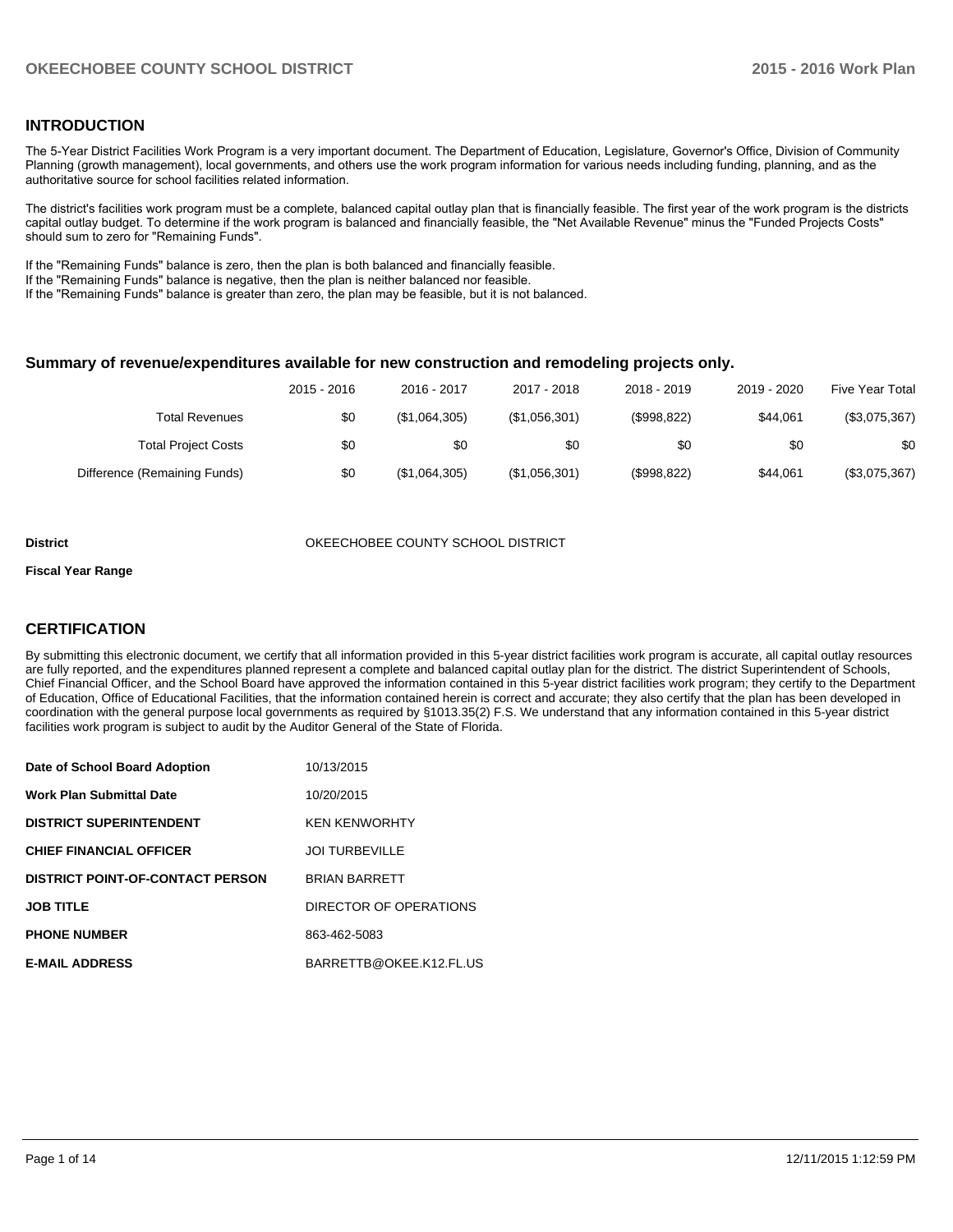# **Expenditures**

### **Expenditure for Maintenance, Repair and Renovation from 1.50-Mills and PECO**

Annually, prior to the adoption of the district school budget, each school board must prepare a tentative district facilities work program that includes a schedule of major repair and renovation projects necessary to maintain the educational and ancillary facilities of the district.

|                                  | Item                                                                                                                                                                                                                                                                                                           | $2015 - 2016$<br><b>Actual Budget</b> | 2016 - 2017<br>Projected | 2017 - 2018<br>Projected | 2018 - 2019<br>Projected | 2019 - 2020<br>Projected | Total     |  |  |  |  |
|----------------------------------|----------------------------------------------------------------------------------------------------------------------------------------------------------------------------------------------------------------------------------------------------------------------------------------------------------------|---------------------------------------|--------------------------|--------------------------|--------------------------|--------------------------|-----------|--|--|--|--|
| <b>HVAC</b>                      |                                                                                                                                                                                                                                                                                                                | \$425.000                             | \$110,000                | \$110,000                | \$110,000                | \$0                      | \$755,000 |  |  |  |  |
| Locations:                       | CENTRAL ELEMENTARY, EVERGLADES ELEMENTARY, NEW ENDEAVOR HIGH SCHOOL, NORTH ELEMENTARY, OKEECHOBEE<br>ACHIEVEMENT ACADEMY, OKEECHOBEE FRESHMAN CAMPUS, OKEECHOBEE SENIOR HIGH, OKEECHOBEE SOUTH ELEMENTARY<br>(NEW), OPERATIONS CENTER, OSCEOLA MIDDLE, SEMINOLE ELEMENTARY, YEARLING MIDDLE                    |                                       |                          |                          |                          |                          |           |  |  |  |  |
| Flooring                         |                                                                                                                                                                                                                                                                                                                | \$400,000                             | \$125,000                | \$125,000                | \$125,000                | \$0                      | \$775,000 |  |  |  |  |
| Locations:                       | CENTRAL ELEMENTARY, EVERGLADES ELEMENTARY, NEW ENDEAVOR HIGH SCHOOL, NORTH ELEMENTARY, OKEECHOBEE<br>ACHIEVEMENT ACADEMY, OKEECHOBEE FRESHMAN CAMPUS, OKEECHOBEE SENIOR HIGH, OKEECHOBEE SOUTH ELEMENTARY<br>(NEW), OPERATIONS CENTER, OSCEOLA MIDDLE, SEMINOLE ELEMENTARY, YEARLING MIDDLE                    |                                       |                          |                          |                          |                          |           |  |  |  |  |
| Roofing                          |                                                                                                                                                                                                                                                                                                                | \$150,000                             | \$75,000                 | \$75,000                 | \$75,000                 | \$0                      | \$375,000 |  |  |  |  |
| Locations:                       | CENTRAL ELEMENTARY, EVERGLADES ELEMENTARY, NEW ENDEAVOR HIGH SCHOOL, NORTH ELEMENTARY, OKEECHOBEE<br>ACHIEVEMENT ACADEMY, OKEECHOBEE FRESHMAN CAMPUS, OKEECHOBEE SENIOR HIGH, OKEECHOBEE SOUTH ELEMENTARY<br>(NEW), OPERATIONS CENTER, OSCEOLA MIDDLE, SEMINOLE ELEMENTARY, YEARLING MIDDLE                    |                                       |                          |                          |                          |                          |           |  |  |  |  |
| Safety to Life                   |                                                                                                                                                                                                                                                                                                                | \$165,000                             | \$155,000                | \$155,000                | \$155,000                | \$0                      | \$630,000 |  |  |  |  |
| Locations:                       | CENTRAL ELEMENTARY, EVERGLADES ELEMENTARY, NEW ENDEAVOR HIGH SCHOOL, NORTH ELEMENTARY, OKEECHOBEE<br>ACHIEVEMENT ACADEMY, OKEECHOBEE FRESHMAN CAMPUS, OKEECHOBEE SENIOR HIGH, OKEECHOBEE SOUTH ELEMENTARY<br>(NEW), OPERATIONS CENTER, OSCEOLA MIDDLE, SEMINOLE ELEMENTARY, YEARLING MIDDLE                    |                                       |                          |                          |                          |                          |           |  |  |  |  |
| Fencing                          |                                                                                                                                                                                                                                                                                                                | \$0                                   | \$0                      | \$0                      | \$0                      | \$0                      | \$0       |  |  |  |  |
|                                  | Locations: No Locations for this expenditure.                                                                                                                                                                                                                                                                  |                                       |                          |                          |                          |                          |           |  |  |  |  |
| Parking                          |                                                                                                                                                                                                                                                                                                                | \$198,500                             | \$75,000                 | \$75,000                 | \$75,000                 | \$0 <sub>1</sub>         | \$423,500 |  |  |  |  |
| Locations:                       | CENTRAL ELEMENTARY, EVERGLADES ELEMENTARY, FACILITY PLANNING AND OPERATIONS, NORTH ELEMENTARY,<br>OKEECHOBEE ACHIEVEMENT ACADEMY, OKEECHOBEE FRESHMAN CAMPUS, OKEECHOBEE SENIOR HIGH, OKEECHOBEE SOUTH<br>ELEMENTARY (NEW), OPERATIONS CENTER, OSCEOLA MIDDLE, SEMINOLE ELEMENTARY, YEARLING MIDDLE            |                                       |                          |                          |                          |                          |           |  |  |  |  |
| Electrical                       |                                                                                                                                                                                                                                                                                                                | \$30,000                              | \$25,000                 | \$25,000                 | \$25,000                 | \$0                      | \$105,000 |  |  |  |  |
| Locations:                       | CENTRAL ELEMENTARY, EVERGLADES ELEMENTARY, FACILITY PLANNING AND OPERATIONS, NEW ENDEAVOR HIGH SCHOOL,<br>NORTH ELEMENTARY, OKEECHOBEE ACHIEVEMENT ACADEMY, OKEECHOBEE FRESHMAN CAMPUS, OKEECHOBEE SENIOR HIGH,<br>OKEECHOBEE SOUTH ELEMENTARY (NEW), OSCEOLA MIDDLE, SEMINOLE ELEMENTARY, YEARLING MIDDLE     |                                       |                          |                          |                          |                          |           |  |  |  |  |
| Fire Alarm                       |                                                                                                                                                                                                                                                                                                                | \$21,000                              | \$21.000                 | \$21,000                 | \$21.000                 | \$0                      | \$84,000  |  |  |  |  |
| Locations:                       | CENTRAL ELEMENTARY, EVERGLADES ELEMENTARY, FACILITY PLANNING AND OPERATIONS, NORTH ELEMENTARY,<br>OKEECHOBEE ACHIEVEMENT ACADEMY, OKEECHOBEE FRESHMAN CAMPUS, OKEECHOBEE SENIOR HIGH, OKEECHOBEE SOUTH<br>ELEMENTARY (NEW), OPERATIONS CENTER, OSCEOLA MIDDLE, SEMINOLE ELEMENTARY, YEARLING MIDDLE            |                                       |                          |                          |                          |                          |           |  |  |  |  |
| Telephone/Intercom System        |                                                                                                                                                                                                                                                                                                                | \$50,000                              | \$50,000                 | \$50,000                 | \$50,000                 | \$0                      | \$200,000 |  |  |  |  |
|                                  | Locations: CENTRAL ELEMENTARY, EVERGLADES ELEMENTARY, FACILITY PLANNING AND OPERATIONS, NORTH ELEMENTARY,<br>OKEECHOBEE ACHIEVEMENT ACADEMY, OKEECHOBEE FRESHMAN CAMPUS, OKEECHOBEE SENIOR HIGH, OKEECHOBEE SOUTH<br>ELEMENTARY (NEW), OPERATIONS CENTER, OSCEOLA MIDDLE, SEMINOLE ELEMENTARY, YEARLING MIDDLE |                                       |                          |                          |                          |                          |           |  |  |  |  |
| <b>Closed Circuit Television</b> |                                                                                                                                                                                                                                                                                                                | \$0                                   | \$0                      | \$0                      | \$0                      | \$0                      | \$0       |  |  |  |  |
|                                  | Locations: No Locations for this expenditure.                                                                                                                                                                                                                                                                  |                                       |                          |                          |                          |                          |           |  |  |  |  |
| Paint                            |                                                                                                                                                                                                                                                                                                                | \$50,000                              | \$150,000                | \$150,000                | \$150,000                | \$0                      | \$500,000 |  |  |  |  |
| Locations:                       | CENTRAL ELEMENTARY, EVERGLADES ELEMENTARY, NEW ENDEAVOR HIGH SCHOOL, NORTH ELEMENTARY, OKEECHOBEE<br>ACHIEVEMENT ACADEMY, OKEECHOBEE FRESHMAN CAMPUS, OKEECHOBEE SENIOR HIGH, OKEECHOBEE SOUTH ELEMENTARY<br>(NEW), OPERATIONS CENTER, OSCEOLA MIDDLE, SEMINOLE ELEMENTARY, YEARLING MIDDLE                    |                                       |                          |                          |                          |                          |           |  |  |  |  |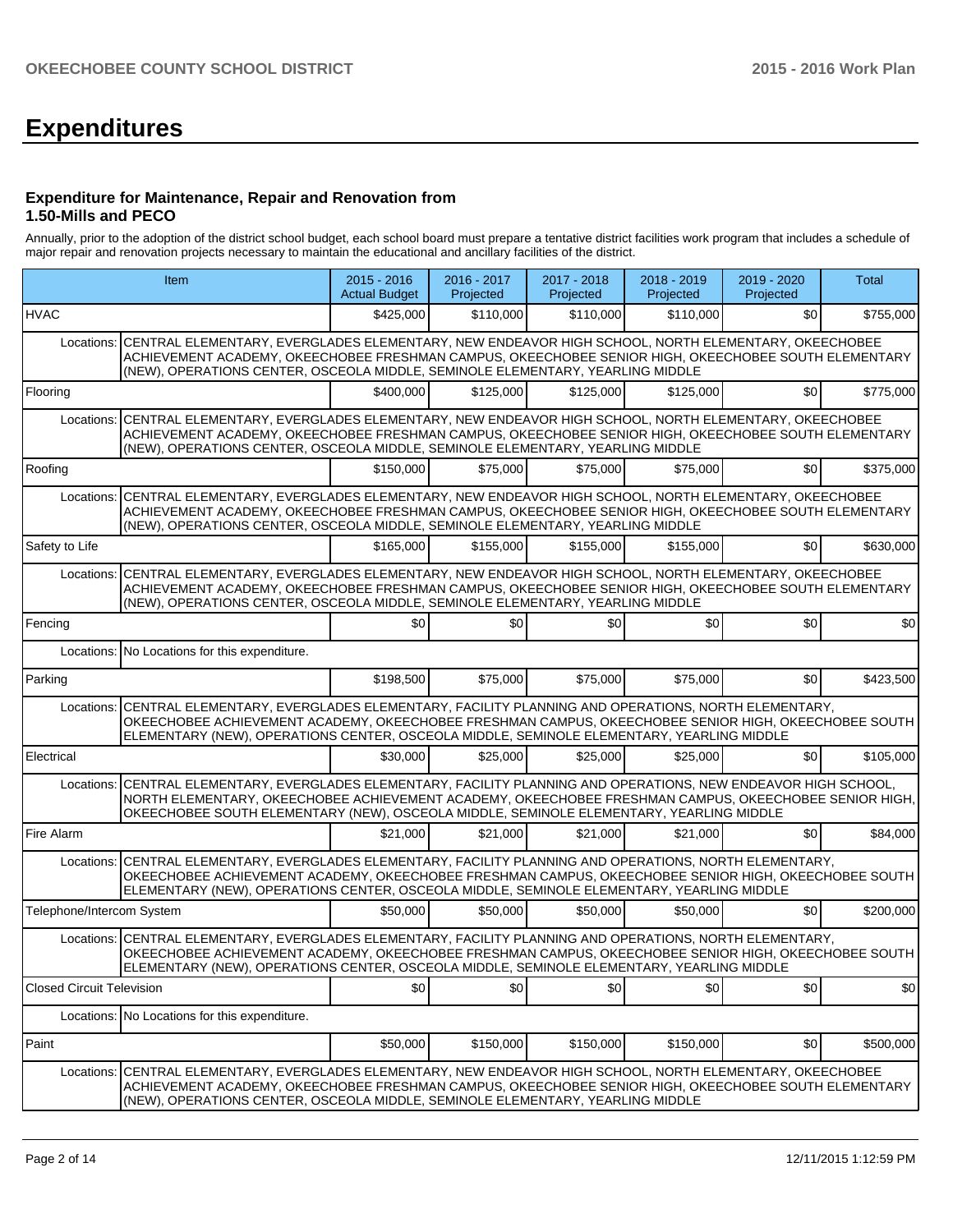| Maintenance/Repair                                                                                                                                                                                                                                                                                     | \$416,000   | \$250,000   | \$250.000   | \$250,000   | <b>\$01</b> | \$1,166,000 |
|--------------------------------------------------------------------------------------------------------------------------------------------------------------------------------------------------------------------------------------------------------------------------------------------------------|-------------|-------------|-------------|-------------|-------------|-------------|
| Locations: CENTRAL ELEMENTARY, EVERGLADES ELEMENTARY, NEW ENDEAVOR HIGH SCHOOL, NORTH ELEMENTARY, OKEECHOBEE<br>ACHIEVEMENT ACADEMY, OKEECHOBEE FRESHMAN CAMPUS, OKEECHOBEE SENIOR HIGH, OKEECHOBEE SOUTH ELEMENTARY<br>(NEW), OPERATIONS CENTER, OSCEOLA MIDDLE, SEMINOLE ELEMENTARY, YEARLING MIDDLE |             |             |             |             |             |             |
| Sub Total:                                                                                                                                                                                                                                                                                             | \$1.905.500 | \$1.036.000 | \$1.036.000 | \$1.036.000 | \$0         | \$5,013,500 |

| IPECO Maintenance Expenditures | \$157,293   | \$206,368 | \$229.372 | \$271,851 | \$293,734  | \$1,158,618 |
|--------------------------------|-------------|-----------|-----------|-----------|------------|-------------|
| ا :50 Mill Sub Total.          | \$1,748,207 | \$829,632 | \$806,628 | \$764,149 | (S293,734) | \$3,854,882 |

No items have been specified.

| Total: | 1.905.500 | \$1.036.000 | \$1.036.000 | .036.000 | \$0 | . 500<br>042 |
|--------|-----------|-------------|-------------|----------|-----|--------------|
|--------|-----------|-------------|-------------|----------|-----|--------------|

## **Local 1.50 Mill Expenditure For Maintenance, Repair and Renovation**

Anticipated expenditures expected from local funding sources over the years covered by the current work plan.

| Item                                                         | 2015 - 2016<br><b>Actual Budget</b> | 2016 - 2017<br>Projected | 2017 - 2018<br>Projected | 2018 - 2019<br>Projected | 2019 - 2020<br>Projected | <b>Total</b> |
|--------------------------------------------------------------|-------------------------------------|--------------------------|--------------------------|--------------------------|--------------------------|--------------|
| Remaining Maint and Repair from 1.5 Mills                    | \$1,748,207                         | \$829,632                | \$806,628                | \$764,149                | (\$293,734)              | \$3,854,882  |
| Maintenance/Repair Salaries                                  | \$0                                 | \$0                      | \$0                      | \$0                      | \$0                      | \$0          |
| <b>School Bus Purchases</b>                                  | \$300,000                           | \$300,000                | \$300,000                | \$300,000                | \$300,000                | \$1,500,000  |
| <b>Other Vehicle Purchases</b>                               | \$40,000                            | \$0                      | \$0                      | \$0                      | \$0                      | \$40,000     |
| Capital Outlay Equipment                                     | \$22,000                            | \$0                      | \$15,000                 | \$0                      | \$15,000                 | \$52,000     |
| Rent/Lease Payments                                          | \$0                                 | \$0                      | \$0                      | \$0                      | \$0                      | \$0          |
| <b>COP Debt Service</b>                                      | \$0                                 | \$0                      | \$0                      | \$0                      | \$0                      | \$0          |
| Rent/Lease Relocatables                                      | \$0                                 | \$0                      | \$0                      | \$0                      | \$0                      | \$0          |
| <b>Environmental Problems</b>                                | \$0                                 | \$0                      | \$0                      | \$0                      | \$0                      | \$0          |
| s.1011.14 Debt Service                                       | \$0                                 | \$0                      | \$0                      | \$0                      | \$0                      | \$0          |
| Special Facilities Construction Account                      | \$0                                 | \$0                      | \$0                      | \$0                      | \$0                      | \$0          |
| Premiums for Property Casualty Insurance - 1011.71<br>(4a,b) | \$250,000                           | \$0                      | \$0                      | \$0                      | \$0                      | \$250,000    |
| Qualified School Construction Bonds (QSCB)                   | \$0                                 | \$0                      | \$0                      | \$0                      | \$0                      | \$0          |
| Qualified Zone Academy Bonds (QZAB)                          | \$0                                 | \$0                      | \$0                      | \$0                      | \$0                      | \$0          |
| <b>Bus Radios</b>                                            | \$5,000                             | \$0                      | \$0                      | \$0                      | \$0                      | \$5,000      |
| <b>Reserve For Encumbraces</b>                               | \$212,679                           | \$0                      | \$0                      | \$0                      | \$0                      | \$212,679    |
| <b>District Wide Contingency</b>                             | \$150,996                           | \$0                      | \$0                      | \$0                      | \$0                      | \$150,996    |
| District Wide Equipment, Furniture, Computers                | \$120,000                           | \$0                      | \$0                      | \$0                      | \$0                      | \$120,000    |
| <b>District Wide School Radios</b>                           | \$45,000                            | \$0                      | \$0                      | \$0                      | \$0                      | \$45,000     |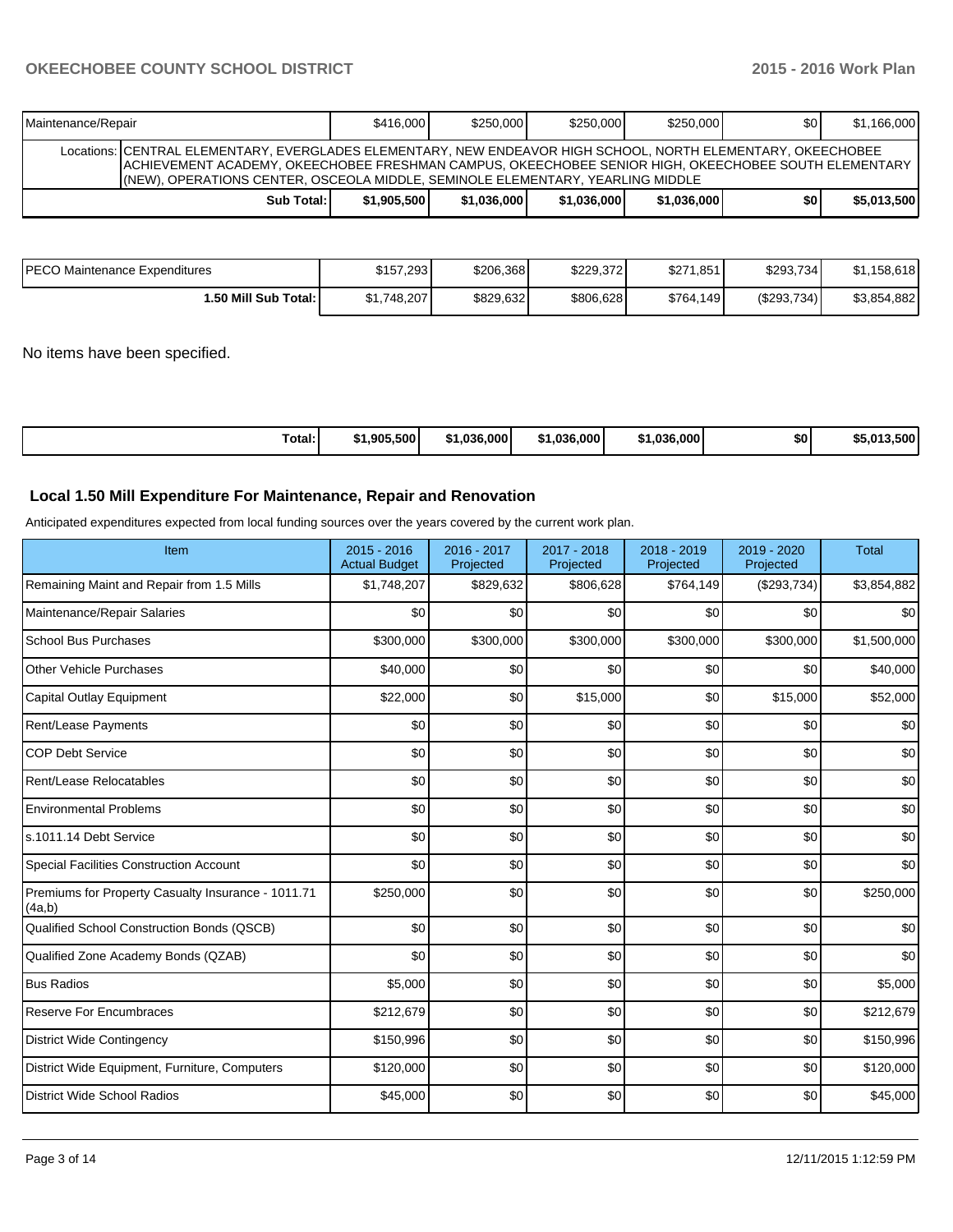| District Wide Security Cameras | \$147,000   | \$0         | \$0              | \$0 <sub>1</sub> | \$0      | \$147,000   |
|--------------------------------|-------------|-------------|------------------|------------------|----------|-------------|
| <b>OHS Construction</b>        | \$500,000   | \$0         | \$0              | \$0 <sub>1</sub> | \$0      | \$500,000   |
| IOHS Track                     | \$50,000    | \$0 I       | \$0 <sub>l</sub> | \$0 <sub>1</sub> | \$0      | \$50,000    |
| Local Expenditure Totals:      | \$3,590,882 | \$1,129,632 | \$1,121,628      | \$1,064,149      | \$21,266 | \$6,927,557 |

## **Revenue**

## **1.50 Mill Revenue Source**

Schedule of Estimated Capital Outlay Revenue from each currently approved source which is estimated to be available for expenditures on the projects included in the tentative district facilities work program. All amounts are NET after considering carryover balances, interest earned, new COP's, 1011.14 and 1011.15 loans, etc. Districts cannot use 1.5-Mill funds for salaries except for those explicitly associated with maintenance/repair projects. (1011.71 (5), F.S.)

| <b>Item</b>                                                                         | Fund | $2015 - 2016$<br><b>Actual Value</b> | $2016 - 2017$<br>Projected | $2017 - 2018$<br>Projected | $2018 - 2019$<br>Projected | $2019 - 2020$<br>Projected | <b>Total</b>     |
|-------------------------------------------------------------------------------------|------|--------------------------------------|----------------------------|----------------------------|----------------------------|----------------------------|------------------|
| (1) Non-exempt property<br>lassessed valuation                                      |      | \$2,774,562,694                      | \$1,933,333,343            | \$1,856,222,823            | \$1,943,403,090            | \$2,040,927,375            | \$10,548,449,325 |
| $(2)$ The Millege projected for<br>discretionary capital outlay per<br>ls.1011.71   |      | 0.75                                 | 0.00                       | 0.00                       | 0.001                      | 0.00                       |                  |
| $(3)$ Full value of the 1.50-Mill<br>discretionary capital outlay per<br>Is.1011.71 |      | \$4,661,265                          | \$3,248,000                | \$3,118,454                | \$3,264,917                | \$3,428,758                | \$17,721,394     |
| $(4)$ Value of the portion of the 1.50<br>I-Mill ACTUALLY levied                    | 370  | \$1,992,358                          | \$0 <sub>l</sub>           | \$0                        | \$0                        | \$0 <sub>1</sub>           | \$1,992,358      |
| $(5)$ Difference of lines (3) and (4)                                               |      | \$2,668,907                          | \$3.248.000                | \$3,118,454                | \$3,264,917                | \$3,428,758                | \$15,729,036     |

## **PECO Revenue Source**

The figure in the row designated "PECO Maintenance" will be subtracted from funds available for new construction because PECO maintenance dollars cannot be used for new construction.

| Item                          | Fund  | $2015 - 2016$<br><b>Actual Budget</b> | 2016 - 2017<br>Projected | 2017 - 2018<br>Projected | $2018 - 2019$<br>Projected | $2019 - 2020$<br>Projected | Total       |
|-------------------------------|-------|---------------------------------------|--------------------------|--------------------------|----------------------------|----------------------------|-------------|
| IPECO New Construction        | 340 l | \$0                                   | \$0 <sub>1</sub>         | \$0 <sub>1</sub>         | \$0 <sub>0</sub>           | \$0 I                      | \$0         |
| PECO Maintenance Expenditures |       | \$157.293                             | \$206.368                | \$229.372                | \$271.851                  | \$293.734                  | \$1,158,618 |
|                               |       | \$157.293                             | \$206,368                | \$229.372                | \$271,851                  | \$293,734                  | \$1,158,618 |

## **CO & DS Revenue Source**

Revenue from Capital Outlay and Debt Service funds.

| Item                                            | Fund | $2015 - 2016$<br><b>Actual Budget</b> | $2016 - 2017$<br>Projected | $2017 - 2018$<br>Projected | $2018 - 2019$<br>Projected | $2019 - 2020$<br>Projected | Total     |
|-------------------------------------------------|------|---------------------------------------|----------------------------|----------------------------|----------------------------|----------------------------|-----------|
| CO & DS Cash Flow-through<br><b>Distributed</b> | 360  | \$63,535                              | \$63,535                   | \$63,535                   | \$63,535                   | \$63,535                   | \$317,675 |
| CO & DS Interest on<br>Undistributed CO         | 360  | \$1,792                               | \$1,792                    | \$1,792                    | \$1,792                    | \$1,792                    | \$8,960   |
|                                                 |      | \$65,327                              | \$65,327                   | \$65,327                   | \$65,327                   | \$65,327                   | \$326,635 |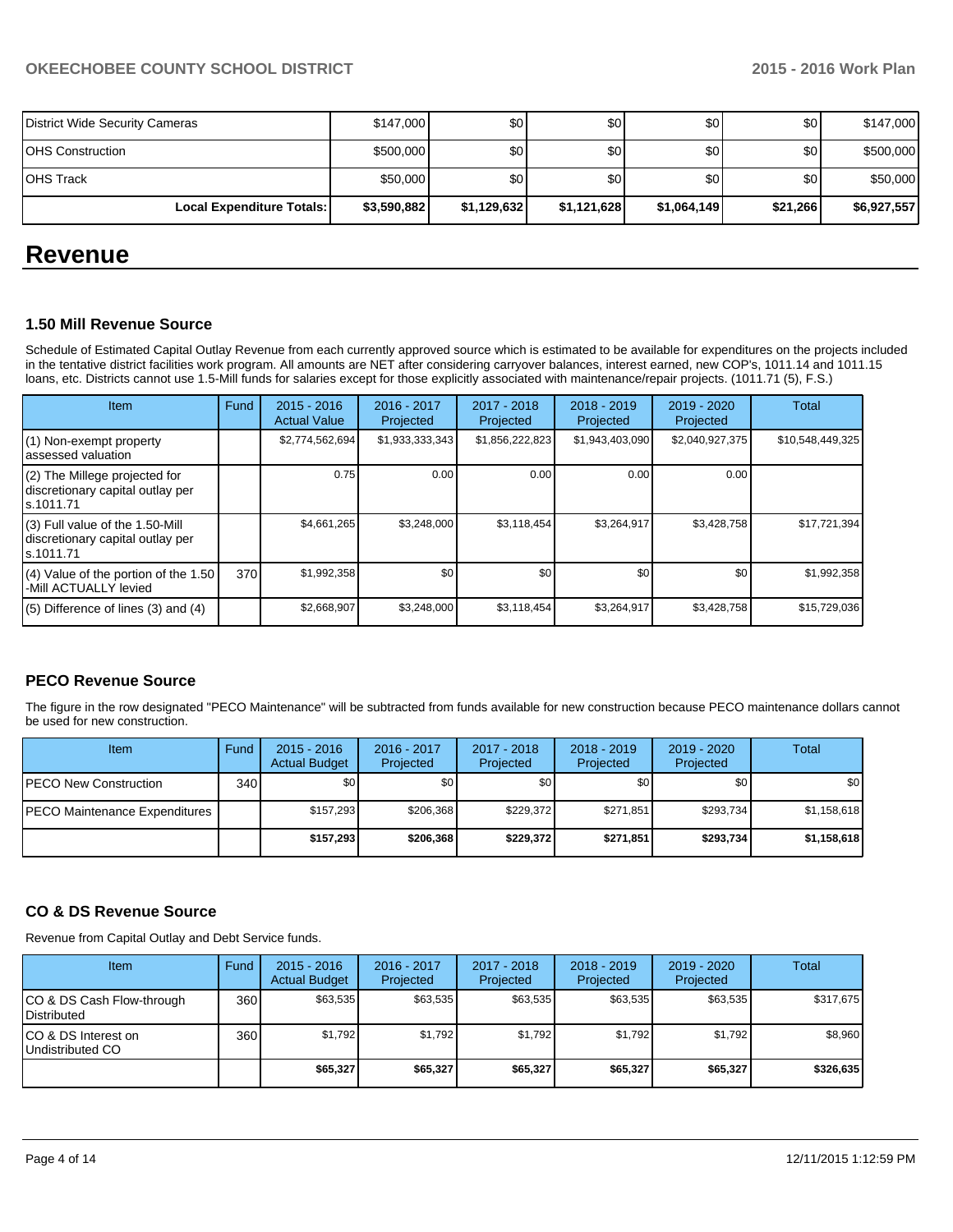## **Fair Share Revenue Source**

All legally binding commitments for proportionate fair-share mitigation for impacts on public school facilities must be included in the 5-year district work program.

Nothing reported for this section.

## **Sales Surtax Referendum**

Specific information about any referendum for a 1-cent or ½-cent surtax referendum during the previous year.

**Did the school district hold a surtax referendum during the past fiscal year 2014 - 2015?**

No

## **Additional Revenue Source**

Any additional revenue sources

| Item                                                                                                   | $2015 - 2016$<br><b>Actual Value</b> | 2016 - 2017<br>Projected | 2017 - 2018<br>Projected | 2018 - 2019<br>Projected | 2019 - 2020<br>Projected | <b>Total</b> |
|--------------------------------------------------------------------------------------------------------|--------------------------------------|--------------------------|--------------------------|--------------------------|--------------------------|--------------|
| Proceeds from a s.1011.14/15 F.S. Loans                                                                | \$0                                  | \$0                      | \$0                      | \$0                      | \$0                      | \$0          |
| District Bonds - Voted local bond<br>referendum proceeds per s.9, Art VII<br><b>State Constitution</b> | \$0                                  | \$0                      | \$0                      | \$0                      | \$0                      | \$0          |
| Proceeds from Special Act Bonds                                                                        | \$0                                  | \$0                      | \$0                      | \$0                      | \$0                      | \$0          |
| Estimated Revenue from CO & DS Bond<br>Sale                                                            | \$0                                  | \$0                      | \$0                      | \$0                      | \$0                      | \$0          |
| Proceeds from Voted Capital<br>Improvements millage                                                    | \$0                                  | \$0                      | \$0                      | \$0                      | \$0                      | \$0          |
| Other Revenue for Other Capital Projects                                                               | \$0                                  | \$0                      | \$0                      | \$0                      | \$0                      | \$0          |
| Proceeds from 1/2 cent sales surtax<br>authorized by school board                                      | \$0                                  | \$0                      | \$0                      | \$0                      | \$0                      | \$0          |
| Proceeds from local governmental<br>infrastructure sales surtax                                        | \$0                                  | \$0                      | \$0                      | \$0                      | \$0                      | \$0          |
| Proceeds from Certificates of<br>Participation (COP's) Sale                                            | \$0                                  | \$0                      | \$0                      | \$0                      | \$0                      | \$0          |
| Classrooms First Bond proceeds amount<br>authorized in FY 1997-98                                      | \$0                                  | \$0                      | \$0                      | \$0                      | \$0                      | \$0          |
| <b>Classrooms for Kids</b>                                                                             | \$0                                  | \$0                      | \$0                      | \$0                      | \$0                      | \$0          |
| <b>District Equity Recognition</b>                                                                     | \$0                                  | \$0                      | \$0                      | \$0                      | \$0                      | \$0          |
| <b>Federal Grants</b>                                                                                  | \$0                                  | \$0                      | \$0                      | \$0                      | \$0                      | \$0          |
| Proportionate share mitigation (actual<br>cash revenue only, not in kind donations)                    | \$0                                  | \$0                      | \$0                      | \$0                      | \$0                      | \$0          |
| Impact fees received                                                                                   | \$58,769                             | \$0                      | \$0                      | \$0                      | \$0                      | \$58,769     |
| Private donations                                                                                      | \$0                                  | \$0                      | \$0                      | \$0                      | \$0                      | \$0          |
| Grants from local governments or not-for-<br>profit organizations                                      | \$0                                  | \$0                      | \$0                      | \$0                      | \$0                      | \$0          |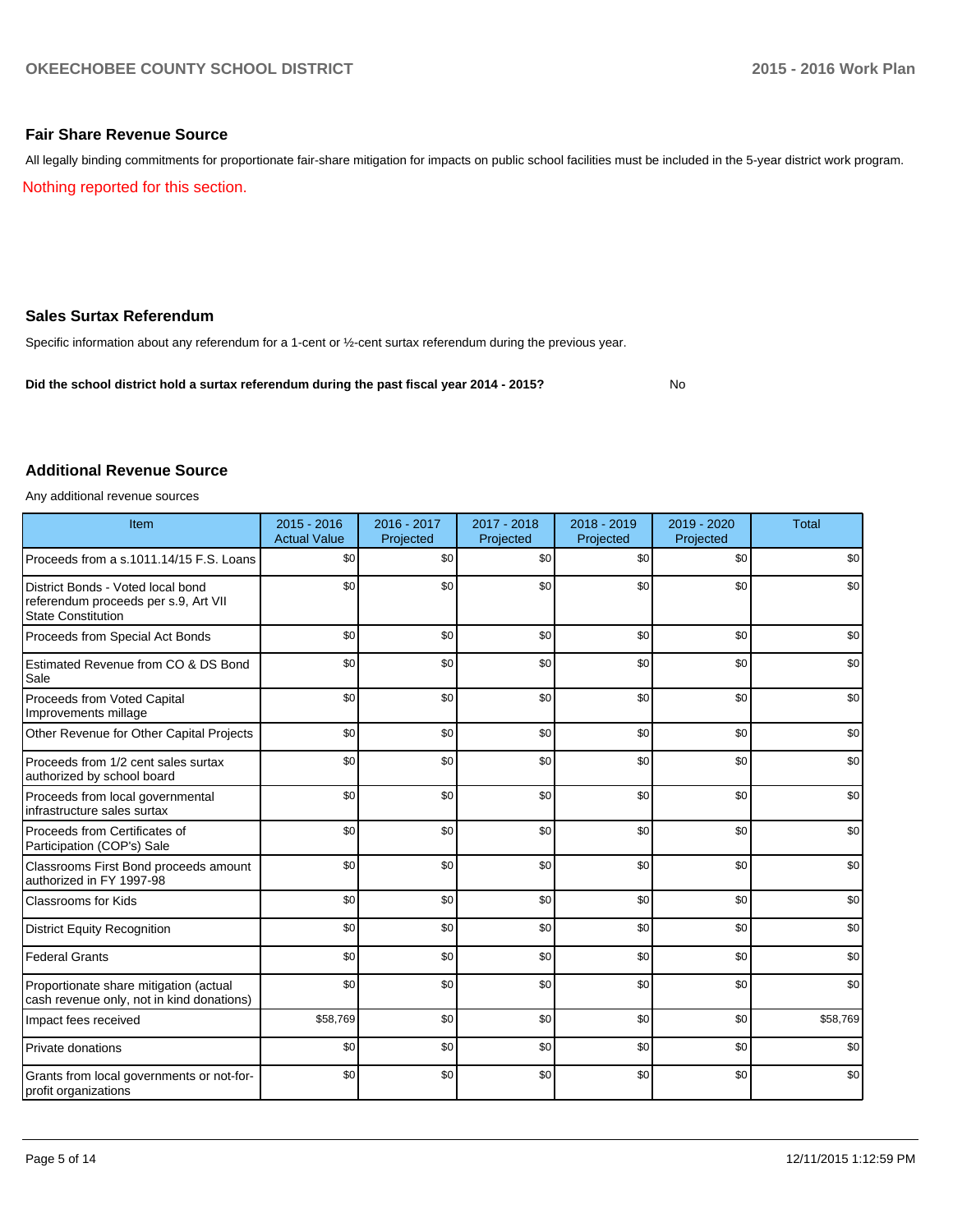| Interest, Including Profit On Investment                                                                    | \$0         | \$0 | \$0 | \$0 | \$0              | \$0         |
|-------------------------------------------------------------------------------------------------------------|-------------|-----|-----|-----|------------------|-------------|
| Revenue from Bonds pledging proceeds<br>Ifrom 1 cent or 1/2 cent Sales Surtax                               | \$0         | \$0 | \$0 | \$0 | \$0              | \$0         |
| l Total Fund Balance Carried Forward                                                                        | \$1,212,523 | \$0 | \$0 | \$0 | \$0              | \$1,212,523 |
| General Capital Outlay Obligated Fund<br>Balance Carried Forward From Total<br>Fund Balance Carried Forward | (\$6,087)   | \$0 | \$0 | \$0 | \$0 <sub>1</sub> | (\$6,087)   |
| Special Facilities Construction Account                                                                     | \$0         | \$0 | \$0 | \$0 | \$0              | \$0         |
| IOne Cent - 1/2 Cent Sales Surtax Debt<br>Service From Total Fund Balance Carried<br><b>I</b> Forward       | \$0         | \$0 | \$0 | \$0 | \$0              | \$0         |
| Capital Outlay Projects Funds Balance<br>l Carried Forward From Total Fund<br>Balance Carried Forward       | \$0         | \$0 | \$0 | \$0 | \$0              | \$0         |
| l Fuel Tax Refund                                                                                           | \$104,611   | \$0 | \$0 | \$0 | \$0              | \$104,611   |
| Unappropriated Fund Balance                                                                                 | \$163,381   | \$0 | \$0 | \$0 | \$0              | \$163,381   |
| <b>Subtotal</b>                                                                                             | \$1,533,197 | \$0 | \$0 | \$0 | \$0              | \$1,533,197 |

## **Total Revenue Summary**

| <b>Item Name</b>                                                | $2015 - 2016$<br><b>Budget</b> | 2016 - 2017<br>Projected | $2017 - 2018$<br>Projected | $2018 - 2019$<br>Projected | 2019 - 2020<br>Projected | <b>Five Year Total</b> |
|-----------------------------------------------------------------|--------------------------------|--------------------------|----------------------------|----------------------------|--------------------------|------------------------|
| Local 1.5 Mill Discretionary Capital Outlay<br><b>I</b> Revenue | \$1,992,358                    | \$0                      | \$0                        | \$0                        | <b>SO</b>                | \$1,992,358            |
| IPECO and 1.5 Mill Maint and Other 1.5<br>Mill Expenditures     | (\$3,590,882)                  | (\$1,129,632)            | (\$1,121,628)              | (S1,064,149)               | (\$21,266)               | $(\$6,927,557)$        |
| IPECO Maintenance Revenue                                       | \$157,293                      | \$206.368                | \$229.372                  | \$271,851                  | \$293.734                | \$1,158,618            |
| Available 1.50 Mill for New l<br>  Construction                 | (\$1,598,524)                  | (\$1,129,632)            | ( \$1,121,628)             | ( \$1,064,149]             | ( \$21, 266)             | (\$4,935,199)          |

| <b>Item Name</b>                      | $2015 - 2016$<br><b>Budget</b> | 2016 - 2017<br>Projected | 2017 - 2018<br>Projected | 2018 - 2019<br>Projected | 2019 - 2020<br>Projected | <b>Five Year Total</b> |
|---------------------------------------|--------------------------------|--------------------------|--------------------------|--------------------------|--------------------------|------------------------|
| ICO & DS Revenue                      | \$65,327                       | \$65,327                 | \$65,327                 | \$65,327                 | \$65,327                 | \$326,635              |
| <b>IPECO New Construction Revenue</b> | \$0                            | \$0 <sub>1</sub>         | \$0                      | \$0                      | \$0                      | \$0                    |
| Other/Additional Revenue              | \$1,533,197                    | \$0 <sub>1</sub>         | \$0                      | \$0                      | \$0                      | \$1,533,197            |
| <b>Total Additional Revenuel</b>      | \$1,598,524                    | \$65,327                 | \$65,327                 | \$65,327                 | \$65,327                 | \$1,859,832            |
| <b>Total Available Revenue</b>        | \$0                            | (\$1,064,305)            | (\$1,056,301)            | $($ \$998,822)           | \$44.061                 | $($ \$3,075,367)       |

# **Project Schedules**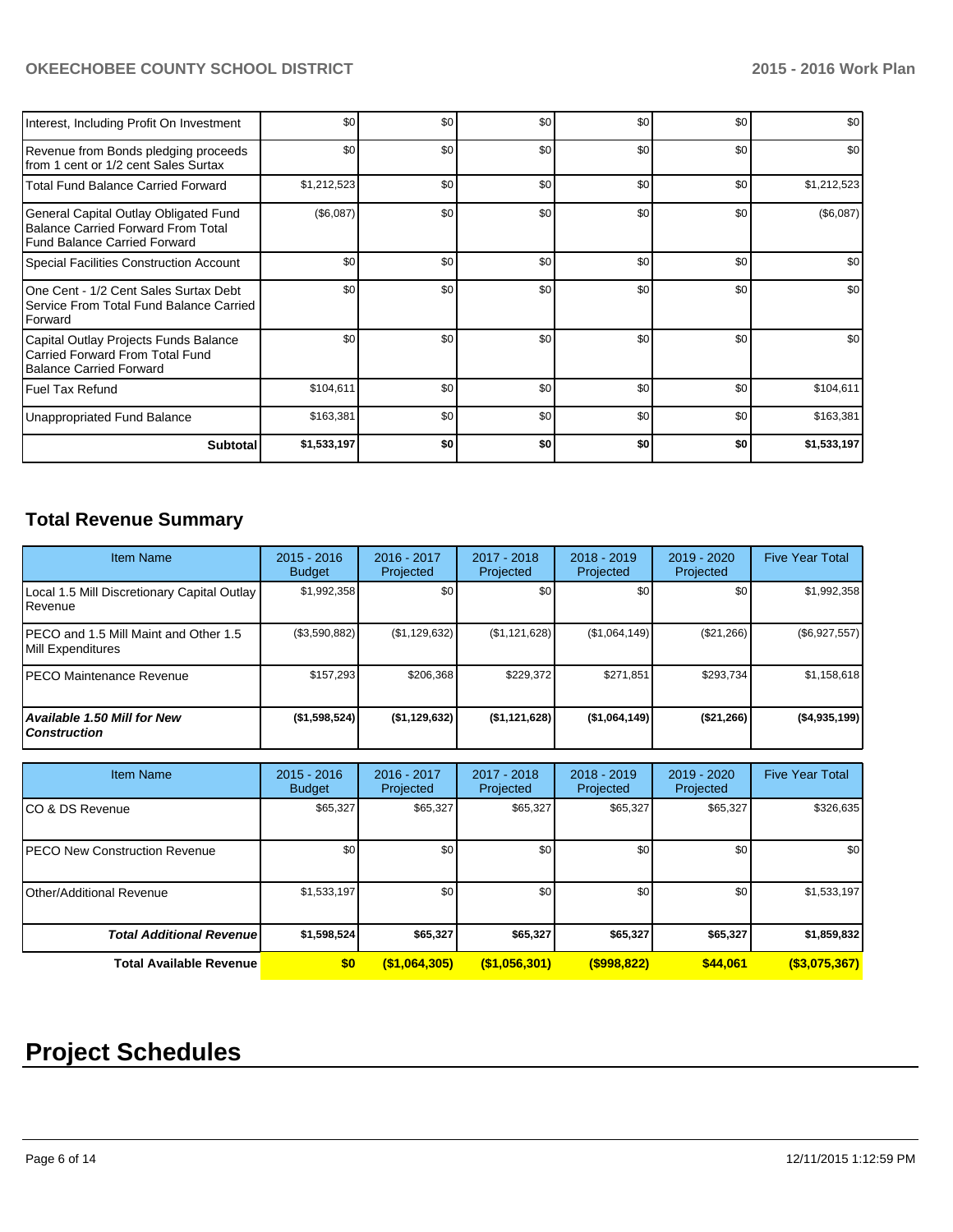## **Capacity Project Schedules**

A schedule of capital outlay projects necessary to ensure the availability of satisfactory classrooms for the projected student enrollment in K-12 programs.

| <b>Project Description</b>           | Location                  |                          | $2015 - 2016$ | 2016 - 2017 | 2017 - 2018 | 2018 - 2019 | 2019 - 2020  | Total    | Funded  |
|--------------------------------------|---------------------------|--------------------------|---------------|-------------|-------------|-------------|--------------|----------|---------|
| Project description<br>not specified | Location not<br>specified | <b>Planned</b><br>Cost:  | \$0]          | \$0         | \$0         | \$0         | \$0          |          | $$0$ No |
|                                      |                           | <b>Student Stations:</b> | 0             |             |             |             | U            | ŋ        |         |
|                                      | Total Classrooms:         |                          |               |             |             |             |              | 0        |         |
|                                      |                           | Gross Sq Ft:             | 0             |             |             |             | <sup>n</sup> | $\Omega$ |         |
|                                      |                           |                          |               |             |             |             |              |          |         |
|                                      |                           | <b>Planned Cost:</b>     | \$0           | \$0         | \$0         | \$0         | \$0          | \$0      |         |
|                                      |                           | <b>Student Stations:</b> | ΟI            |             | 0           | U           | $\mathbf{0}$ | 0        |         |
|                                      |                           | <b>Total Classrooms:</b> | $\Omega$      |             | ŋ           | Λ           | O            | ŋ        |         |
|                                      |                           | Gross Sq Ft:             | 0             |             | 0           |             | 0            | 0        |         |

## **Other Project Schedules**

Major renovations, remodeling, and additions of capital outlay projects that do not add capacity to schools.

Nothing reported for this section.

## **Additional Project Schedules**

Any projects that are not identified in the last approved educational plant survey.

Nothing reported for this section.

## **Non Funded Growth Management Project Schedules**

Schedule indicating which projects, due to planned development, that CANNOT be funded from current revenues projected over the next five years.

Nothing reported for this section.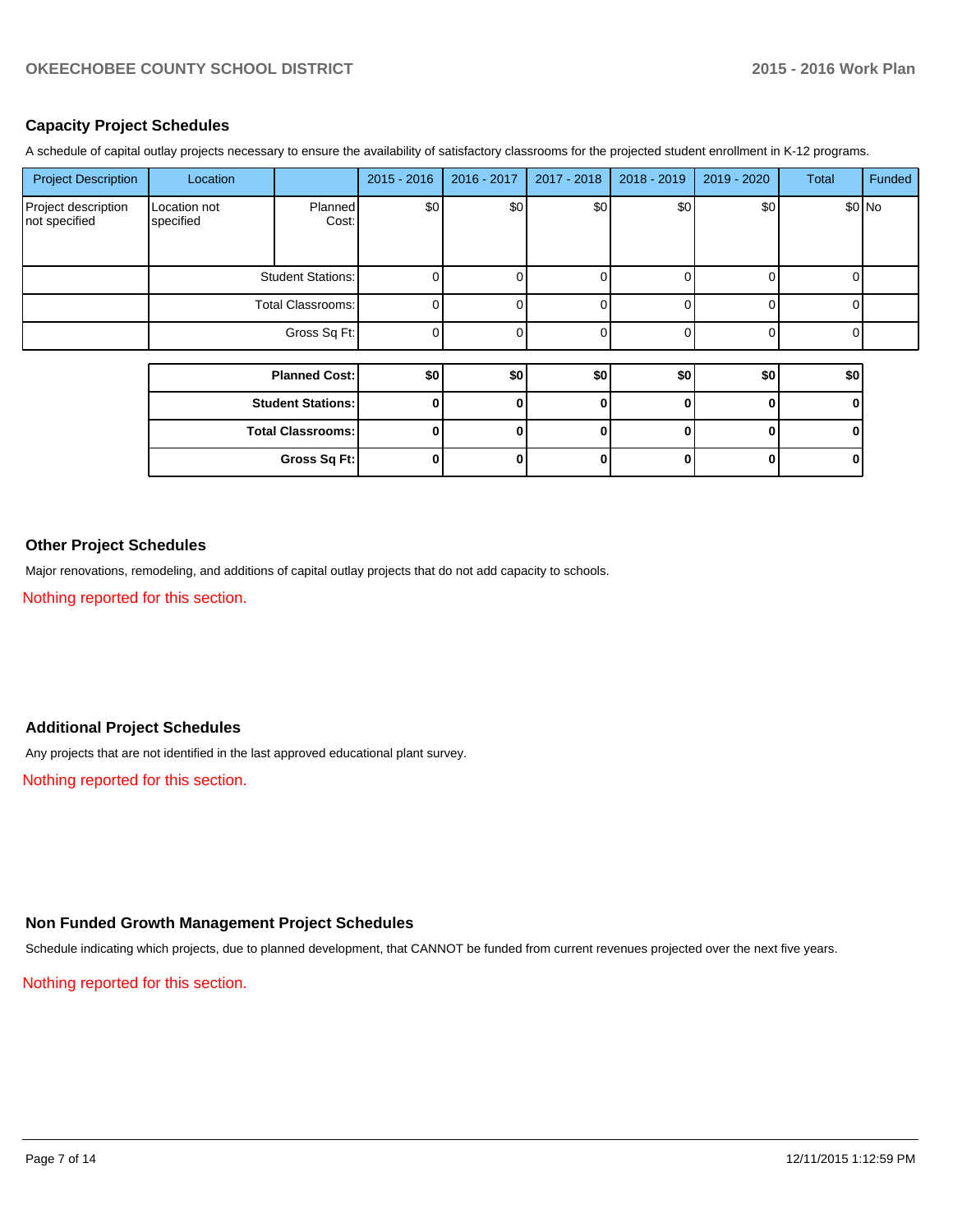# **Tracking**

## **Capacity Tracking**

| Location                                                  | $2015 -$<br>2016 Satis.<br>Stu. Sta. | Actual<br>$2015 -$<br>2016 FISH<br>Capacity | Actual<br>$2014 -$<br>2015<br><b>COFTE</b> | # Class<br>Rooms | Actual<br>Average<br>$2015 -$<br>2016 Class<br><b>Size</b> | Actual<br>$2015 -$<br>2016<br><b>Utilization</b> | <b>New</b><br>Stu.<br>Capacity | <b>New</b><br>Rooms to<br>be<br>Added/Re<br>moved | Projected<br>$2019 -$<br>2020<br><b>COFTE</b> | Projected<br>$2019 -$<br>2020<br><b>Utilization</b> | Projected<br>$2019 -$<br>2020 Class<br><b>Size</b> |
|-----------------------------------------------------------|--------------------------------------|---------------------------------------------|--------------------------------------------|------------------|------------------------------------------------------------|--------------------------------------------------|--------------------------------|---------------------------------------------------|-----------------------------------------------|-----------------------------------------------------|----------------------------------------------------|
| OKEECHOBEE<br><b>FRESHMAN CAMPUS</b>                      | 406                                  | 365                                         | 381                                        | 16               | 24                                                         | 104.00%                                          | 579                            | 0                                                 | $\Omega$                                      | 0.00%                                               | $\Omega$                                           |
| <b>CENTRAL ELEMENTARY</b>                                 | 664                                  | 664                                         | 617                                        | 36               | 17                                                         | 93.00 %                                          | 603                            | $\Omega$                                          | $\Omega$                                      | 0.00%                                               | $\Omega$                                           |
| OKEECHOBEE SENIOR<br><b>HIGH</b>                          | 1,595                                | 1,515                                       | 1,332                                      | 65               | 20 <sup>1</sup>                                            | 88.00 %                                          | 1.373                          | $\Omega$                                          | $\overline{0}$                                | 0.00%                                               | $\mathbf 0$                                        |
| <b>NEW ENDEAVOR HIGH</b><br><b>SCHOOL</b>                 | 0                                    | 0                                           | $\Omega$                                   | $\mathbf 0$      | $\overline{0}$                                             | 0.00%                                            | $\overline{0}$                 | $\Omega$                                          | $\overline{0}$                                | 0.00%                                               | $\mathbf 0$                                        |
| YEARLING MIDDLE                                           | 888                                  | 799                                         | 667                                        | 40               | 17                                                         | 83.00 %                                          | 675                            | $\Omega$                                          | $\Omega$                                      | 0.00%                                               | $\Omega$                                           |
| <b>NORTH ELEMENTARY</b>                                   | 678                                  | 678                                         | 594                                        | 35               | 17                                                         | 88.00 %                                          | 585                            | $\Omega$                                          | $\overline{0}$                                | 0.00%                                               | $\mathbf 0$                                        |
| <b>EVERGLADES</b><br><b>ELEMENTARY</b>                    | 775                                  | 775                                         | 632                                        | 41               | 15                                                         | 82.00 %                                          | 615                            | $\Omega$                                          | $\Omega$                                      | 0.00%                                               | $\mathbf 0$                                        |
| <b>SEMINOLE</b><br><b>ELEMENTARY</b>                      | 828                                  | 828                                         | 685                                        | 45               | 15                                                         | 83.00 %                                          | 658                            | $\Omega$                                          | $\Omega$                                      | 0.00%                                               | $\mathbf 0$                                        |
| <b>OSCEOLA MIDDLE</b>                                     | 1,181                                | 1,062                                       | 669                                        | 50               | 13                                                         | 63.00 %                                          | 678                            | $\Omega$                                          | $\Omega$                                      | 0.00%                                               | $\Omega$                                           |
| OKEECHOBEE SOUTH<br>ELEMENTARY (NEW)                      | 567                                  | 567                                         | 489                                        | 31               | 16                                                         | 86.00 %                                          | 480                            | $\Omega$                                          | $\Omega$                                      | 0.00%                                               | $\mathbf 0$                                        |
| <b>OKEECHOBEE</b><br><b>ACHIEVEMENT</b><br><b>ACADEMY</b> | 336                                  | 336                                         | 85                                         | 16               | 5 <sub>l</sub>                                             | 25.00 %                                          | 100 <sub>l</sub>               | $\Omega$                                          | $\Omega$                                      | 0.00%                                               | $\Omega$                                           |
|                                                           | 7,918                                | 7,589                                       | 6,150                                      | 375              | 16                                                         | 81.04 %                                          | 6,346                          | $\bf{0}$                                          | $\bf{0}$                                      | 0.00%                                               | $\bf{0}$                                           |

The COFTE Projected Total (0) for 2019 - 2020 must match the Official Forecasted COFTE Total (5,679 ) for 2019 - 2020 before this section can be completed. In the event that the COFTE Projected Total does not match the Official forecasted COFTE, then the Balanced Projected COFTE Table should be used to balance COFTE.

| Projected COFTE for 2019 - 2020 |       |  |  |  |  |
|---------------------------------|-------|--|--|--|--|
| Elementary (PK-3)               | 1,791 |  |  |  |  |
| Middle (4-8)                    | 2,230 |  |  |  |  |
| High (9-12)                     | 1,658 |  |  |  |  |
|                                 | 5,679 |  |  |  |  |

| <b>Grade Level Type</b> | <b>Balanced Projected</b><br>COFTE for 2019 - 2020 |
|-------------------------|----------------------------------------------------|
| Elementary (PK-3)       | 1,791                                              |
| Middle (4-8)            | 2,230                                              |
| High (9-12)             | 1,658                                              |
|                         | 5,67                                               |

## **Relocatable Replacement**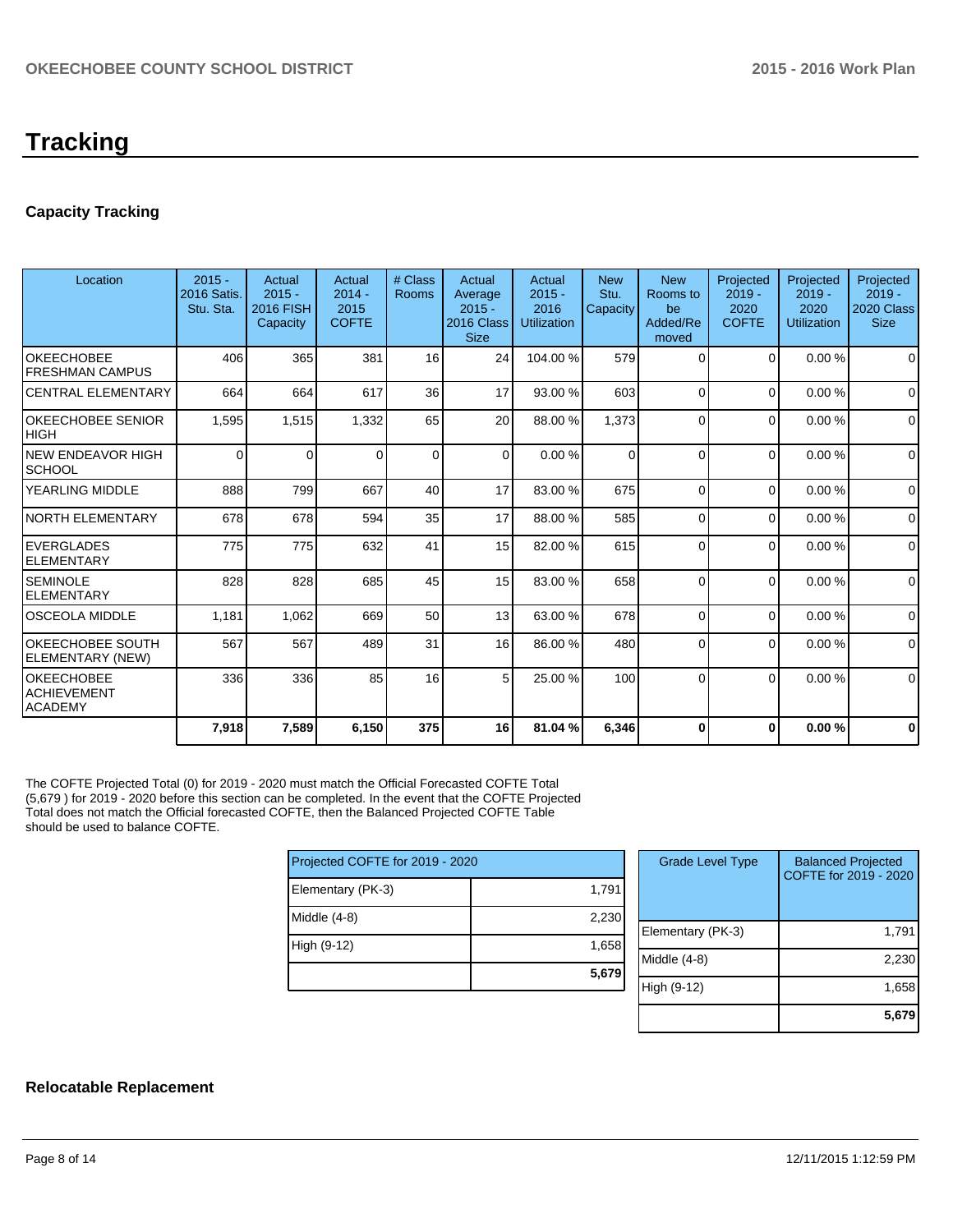Number of relocatable classrooms clearly identified and scheduled for replacement in the school board adopted financially feasible 5-year district work program.

| _ocation                        | $-2016$<br>$2015 -$ | 2016 - 2017 | $-2018$<br>2017 | 2018 - 2019 | 2019 - 2020 | Year 5 Total |
|---------------------------------|---------------------|-------------|-----------------|-------------|-------------|--------------|
| Total Relocatable Replacements: |                     |             |                 |             |             | 0            |

## **Charter Schools Tracking**

Information regarding the use of charter schools.

Nothing reported for this section.

## **Special Purpose Classrooms Tracking**

The number of classrooms that will be used for certain special purposes in the current year, by facility and type of classroom, that the district will, 1), not use for educational purposes, and 2), the co-teaching classrooms that are not open plan classrooms and will be used for educational purposes.

| School | School Type                            | $\#$ of Elementary $\#$ of Middle 4-8<br><b>K-3 Classrooms L</b>                        | <b>Classrooms</b> | $\#$ of Hiah 9-12<br><b>Classrooms</b> | # of $ESE$<br><b>Classrooms</b> | # of Combo<br><b>Classrooms</b> | Total<br><b>Classrooms</b> |
|--------|----------------------------------------|-----------------------------------------------------------------------------------------|-------------------|----------------------------------------|---------------------------------|---------------------------------|----------------------------|
|        | <b>Total Educational Classrooms: I</b> |                                                                                         |                   |                                        |                                 |                                 | $\mathbf{0}$               |
|        |                                        |                                                                                         |                   |                                        |                                 |                                 |                            |
| School | School Type                            | $\#$ of Elementary $\#$ of Middle 4-8 $\#$ of High 9-12<br>ICO Classrooma L. Classrooma |                   | Classrooms                             | # of $ESE$<br>$C$ lagaragpan    | # of Combo<br>Clossessons       | Total<br>Clossmond         |

| ------                        | $\sim$ | $\blacksquare$ $\blacksquare$ $\blacksquare$ $\blacksquare$ $\blacksquare$ $\blacksquare$ $\blacksquare$ $\blacksquare$ $\blacksquare$ $\blacksquare$ $\blacksquare$ $\blacksquare$ $\blacksquare$ $\blacksquare$ $\blacksquare$ $\blacksquare$ $\blacksquare$ $\blacksquare$ $\blacksquare$ $\blacksquare$ $\blacksquare$ $\blacksquare$ $\blacksquare$ $\blacksquare$ $\blacksquare$ $\blacksquare$ $\blacksquare$ $\blacksquare$ $\blacksquare$ $\blacksquare$ $\blacksquare$ $\blacks$<br><b>K-3 Classrooms I</b> | <b>Classrooms</b> | <b>Classrooms</b> | . <del>.</del><br><b>Classrooms</b> | $\sim$ $\sim$ $\sim$ $\sim$ $\sim$ $\sim$<br><b>Classrooms</b> | .<br><b>Classrooms</b> |
|-------------------------------|--------|-----------------------------------------------------------------------------------------------------------------------------------------------------------------------------------------------------------------------------------------------------------------------------------------------------------------------------------------------------------------------------------------------------------------------------------------------------------------------------------------------------------------------|-------------------|-------------------|-------------------------------------|----------------------------------------------------------------|------------------------|
| Total Co-Teaching Classrooms: |        |                                                                                                                                                                                                                                                                                                                                                                                                                                                                                                                       |                   |                   |                                     |                                                                | 0                      |

## **Infrastructure Tracking**

**Necessary offsite infrastructure requirements resulting from expansions or new schools. This section should include infrastructure information related to capacity project schedules and other project schedules (Section 4).**

Not Specified

**Proposed location of planned facilities, whether those locations are consistent with the comprehensive plans of all affected local governments, and recommendations for infrastructure and other improvements to land adjacent to existing facilities. Provisions of 1013.33(12), (13) and (14) and 1013.36 must be addressed for new facilities planned within the 1st three years of the plan (Section 5).**

Not Specified

**Consistent with Comp Plan?** No

## **Net New Classrooms**

The number of classrooms, by grade level and type of construction, that were added during the last fiscal year.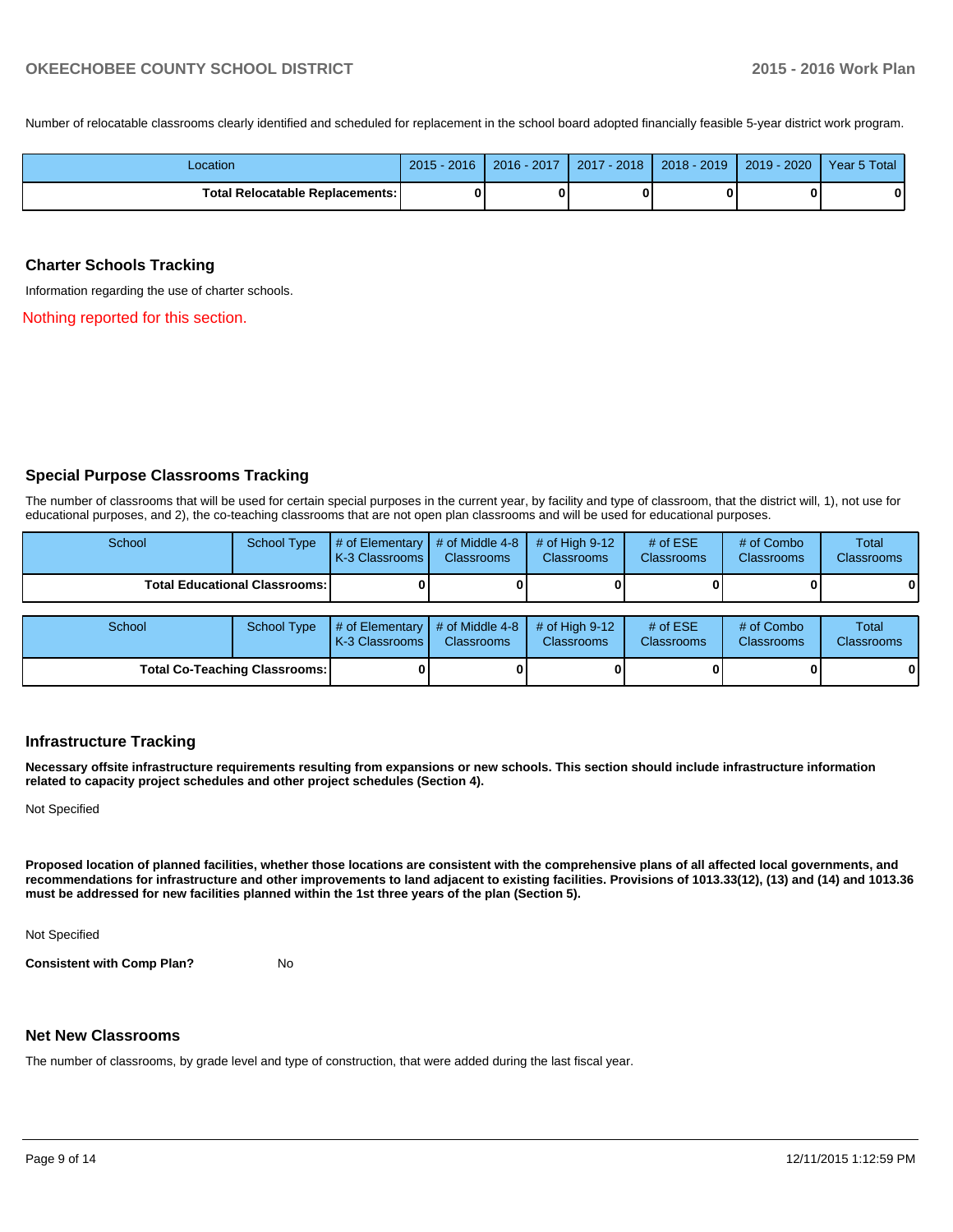| List the net new classrooms added in the 2014 - 2015 fiscal year.                                                                                       |                              |                            |                                |                        | List the net new classrooms to be added in the 2015 - 2016 fiscal<br>Ivear. |                            |                                |                        |
|---------------------------------------------------------------------------------------------------------------------------------------------------------|------------------------------|----------------------------|--------------------------------|------------------------|-----------------------------------------------------------------------------|----------------------------|--------------------------------|------------------------|
| "Classrooms" is defined as capacity carrying classrooms that are added to increase<br>capacity to enable the district to meet the Class Size Amendment. |                              |                            |                                |                        | Totals for fiscal year 2015 - 2016 should match totals in Section 15A.      |                            |                                |                        |
| Location                                                                                                                                                | $2014 - 2015$ #<br>Permanent | $2014 - 2015$ #<br>Modular | $2014 - 2015$ #<br>Relocatable | $2014 - 2015$<br>Total | $2015 - 2016$ #<br>Permanent                                                | $2015 - 2016$ #<br>Modular | $2015 - 2016$ #<br>Relocatable | $2015 - 2016$<br>Total |
| Elementary (PK-3)                                                                                                                                       |                              |                            |                                |                        |                                                                             |                            |                                | ΩI                     |
| Middle $(4-8)$                                                                                                                                          |                              |                            |                                |                        |                                                                             |                            |                                | 01                     |
| High (9-12)                                                                                                                                             |                              |                            |                                |                        |                                                                             |                            |                                |                        |
|                                                                                                                                                         |                              |                            |                                |                        |                                                                             |                            |                                |                        |

## **Relocatable Student Stations**

Number of students that will be educated in relocatable units, by school, in the current year, and the projected number of students for each of the years in the workplan.

| <b>Site</b>                           | $2015 - 2016$ | $2016 - 2017$ | 2017 - 2018 | 2018 - 2019 | $2019 - 2020$ | 5 Year Average |
|---------------------------------------|---------------|---------------|-------------|-------------|---------------|----------------|
| <b>SEMINOLE ELEMENTARY</b>            |               |               |             |             |               | $\Omega$       |
| <b> OSCEOLA MIDDLE</b>                |               |               |             |             |               | $\Omega$       |
| OKEECHOBEE SOUTH ELEMENTARY (NEW)     |               |               |             |             |               | 0              |
| OKEECHOBEE FRESHMAN CAMPUS            |               |               |             | ∩           |               | 0              |
| ICENTRAL ELEMENTARY                   |               |               | 0           | 0           |               | $\overline{0}$ |
| OKEECHOBEE SENIOR HIGH                |               |               | 0           | $\Omega$    |               | $\overline{0}$ |
| INEW ENDEAVOR HIGH SCHOOL             |               |               |             | $\Omega$    |               | $\overline{0}$ |
| IYEARLING MIDDLE                      | 44            |               | 0           | $\Omega$    |               | 9              |
| INORTH ELEMENTARY                     |               |               | ∩           | ∩           |               | $\Omega$       |
| EVERGLADES ELEMENTARY                 |               |               | U           | $\Omega$    |               | $\Omega$       |
| <b>OKEECHOBEE ACHIEVEMENT ACADEMY</b> |               |               | $\Omega$    | $\Omega$    |               | $\Omega$       |

| Totals for OKEECHOBEE COUNTY SCHOOL DISTRICT      |       |       |       |       |       |       |
|---------------------------------------------------|-------|-------|-------|-------|-------|-------|
| Total students in relocatables by year.           | 44    |       |       |       |       | 9     |
| Total number of COFTE students projected by year. | 6,039 | 5.945 | 5,871 | 5.749 | 5,679 | 5.857 |
| Percent in relocatables by year.                  | 1 % I | 0%    | 0%    | 0%    | 0%    | 0%    |

## **Leased Facilities Tracking**

Exising leased facilities and plans for the acquisition of leased facilities, including the number of classrooms and student stations, as reported in the educational plant survey, that are planned in that location at the end of the five year workplan.

| Location                    | # of Leased<br>Classrooms 2015 -<br>2016 | <b>FISH Student</b><br><b>Stations</b> | Owner | # of Leased<br>l Classrooms 2019 - I<br>2020 | <b>FISH Student</b><br><b>Stations</b> |
|-----------------------------|------------------------------------------|----------------------------------------|-------|----------------------------------------------|----------------------------------------|
| IOKEECHOBEE FRESHMAN CAMPUS |                                          |                                        |       |                                              | 01                                     |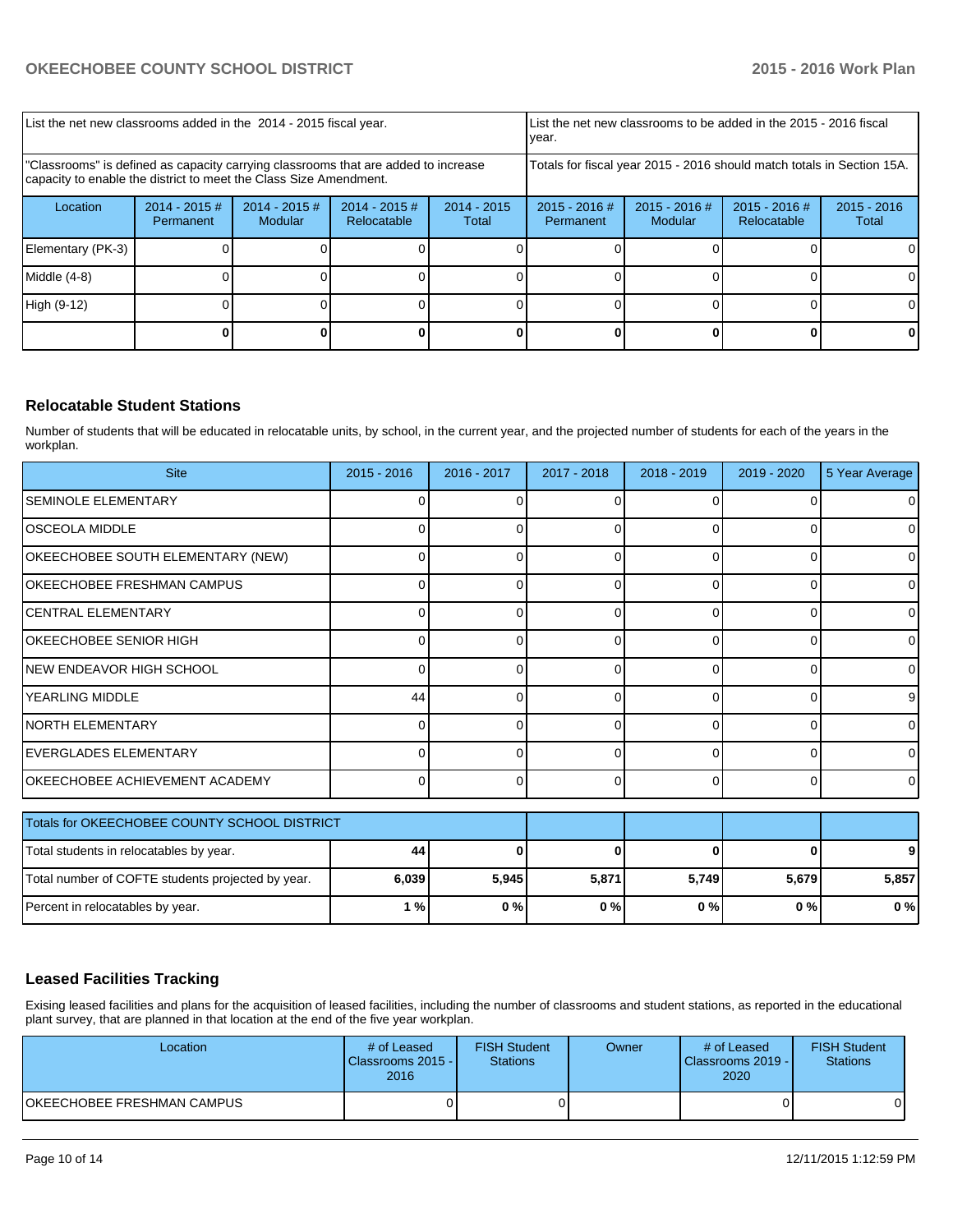| <b>CENTRAL ELEMENTARY</b>             |  |  | 01       |
|---------------------------------------|--|--|----------|
| OKEECHOBEE SENIOR HIGH                |  |  | 01       |
| NEW ENDEAVOR HIGH SCHOOL              |  |  | 01       |
| YEARLING MIDDLE                       |  |  | 01       |
| INORTH ELEMENTARY                     |  |  | 01       |
| <b>EVERGLADES ELEMENTARY</b>          |  |  | $\Omega$ |
| <b>SEMINOLE ELEMENTARY</b>            |  |  | 01       |
| <b>OSCEOLA MIDDLE</b>                 |  |  | $\Omega$ |
| OKEECHOBEE SOUTH ELEMENTARY (NEW)     |  |  | $\Omega$ |
| <b>OKEECHOBEE ACHIEVEMENT ACADEMY</b> |  |  | 01       |
|                                       |  |  | n.       |

## **Failed Standard Relocatable Tracking**

Relocatable units currently reported by school, from FISH, and the number of relocatable units identified as 'Failed Standards'.

Nothing reported for this section.

## **Planning**

## **Class Size Reduction Planning**

**Plans approved by the school board that reduce the need for permanent student stations such as acceptable school capacity levels, redistricting, busing, year-round schools, charter schools, magnet schools, public-private partnerships, multitrack scheduling, grade level organization, block scheduling, or other alternatives.**

Should enrollment and funding permit, additional classroom buildings would be added to current school sites.

#### **School Closure Planning**

**Plans for the closure of any school, including plans for disposition of the facility or usage of facility space, and anticipated revenues.**

A Castaldi Report performed on 4/14/2015 concurs the replacement of Okeechobee High School, Building 1-10, 14, 18, and 19. The District is in the process of applying for Special Facilities Funding as the means for subsidizing this endeavor. The plan is to construct a new High School on the same property the current High School now resides. The District recently submitted a letter to the FLDOE requesting a site visit from the Special Facilities Funding Committee to assess the facility as an area of critical need.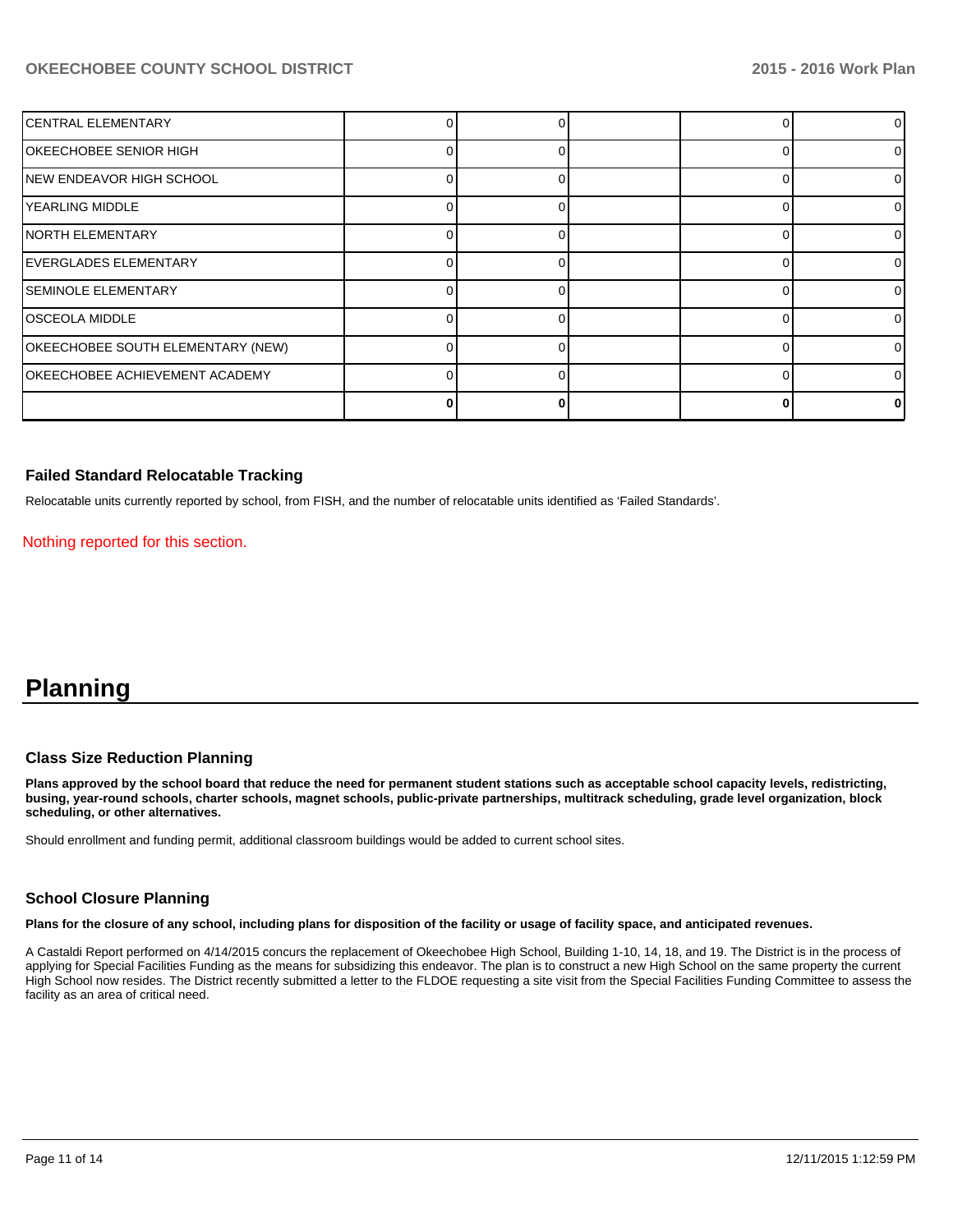## **Long Range Planning**

#### **Ten-Year Maintenance**

District projects and locations regarding the projected need for major renovation, repair, and maintenance projects within the district in years 6-10 beyond the projects plans detailed in the five years covered by the work plan.

Nothing reported for this section.

### **Ten-Year Capacity**

Schedule of capital outlay projects projected to ensure the availability of satisfactory student stations for the projected student enrollment in K-12 programs for the future 5 years beyond the 5-year district facilities work program.

Nothing reported for this section.

## **Ten-Year Planned Utilization**

Schedule of planned capital outlay projects identifying the standard grade groupings, capacities, and planned utilization rates of future educational facilities of the district for both permanent and relocatable facilities.

| Grade Level Projections         | <b>FISH</b><br><b>Student</b><br><b>Stations</b> | <b>Actual 2014 -</b><br>2015 FISH<br>Capacity | Actual<br>$2014 -$<br>2015<br><b>COFTE</b> | Actual 2014 - 2015<br><b>Utilization</b> | Actual 2015 - 2016 / 2024 - 2025 new<br>Student Capacity to be added/removed | Projected 2024<br><b>2025 COFTE</b> | $-$ Projected 2024 -<br>2025 Utilization |
|---------------------------------|--------------------------------------------------|-----------------------------------------------|--------------------------------------------|------------------------------------------|------------------------------------------------------------------------------|-------------------------------------|------------------------------------------|
| Elementary - District<br>Totals | 3.524                                            | 3,524                                         | 2,933.00                                   | 83.23 %                                  | 3,524                                                                        | 3,524                               | 50.00 %                                  |
| Middle - District Totals        | 2.610                                            | 2,347                                         | 2.116.00                                   | $90.16\%$                                | 2.610                                                                        | 2.610                               | 52.65 %                                  |
| High - District Totals          | 1.610                                            | 1.529                                         | .356.00                                    | 88.69 %                                  | 1.610                                                                        | 1.610                               | 51.29 %                                  |
| Other - ESE, etc                | 681                                              | 345                                           | 169.00                                     | 48.99 %                                  | 681                                                                          | 681                                 | 66.37 %                                  |
|                                 | 8,425                                            | 7,745                                         | 6,574.00                                   | 84.88 %                                  | 8,425                                                                        | 8,425                               | 52.10 %                                  |

**Combination schools are included with the middle schools for student stations, capacity, COFTE and utilization purposes because these facilities all have a 90% utilization factor. Use this space to explain or define the grade groupings for combination schools.**

No comments to report.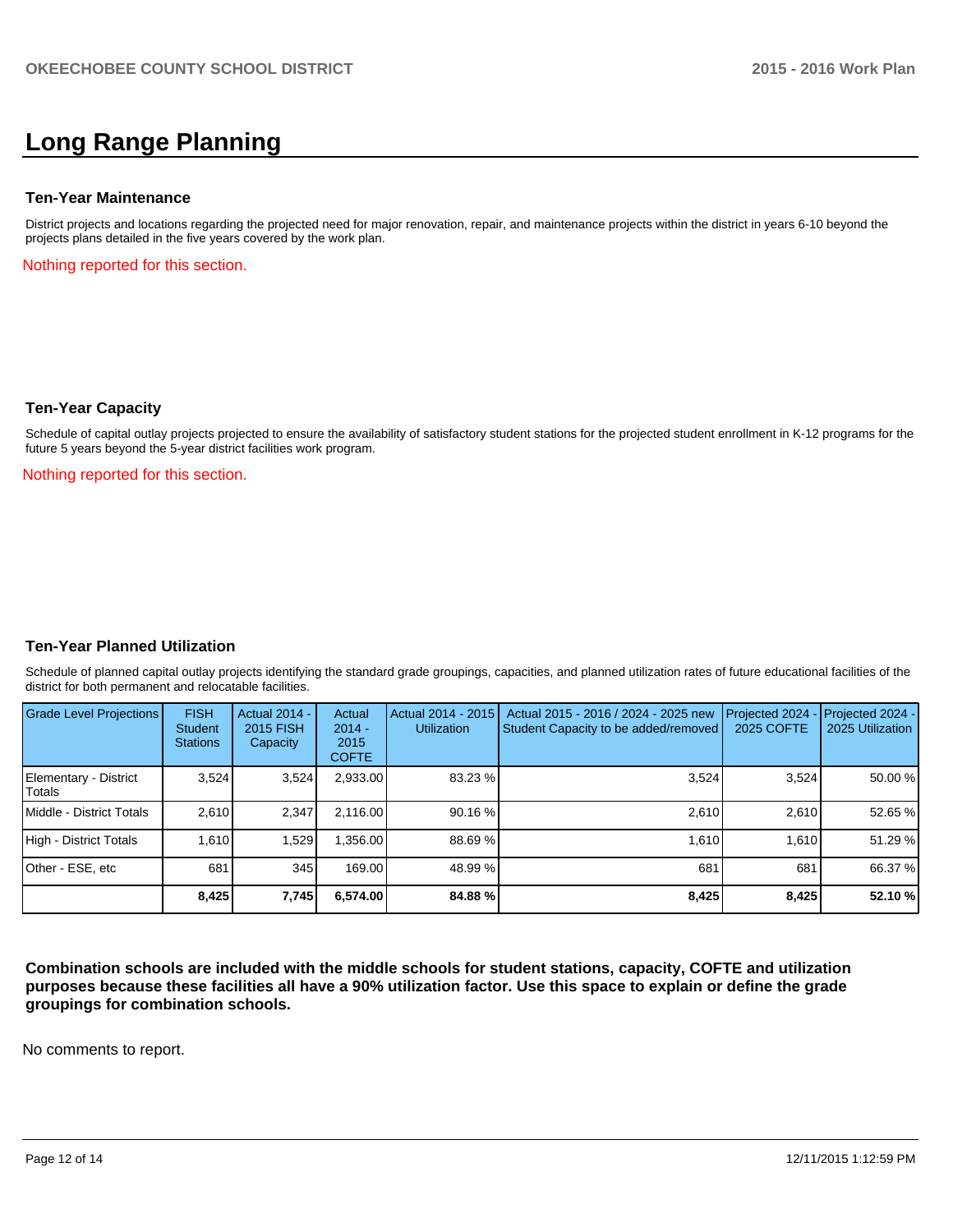### **Ten-Year Infrastructure Planning**

**Proposed Location of Planned New, Remodeled, or New Additions to Facilities in 06 thru 10 out years (Section 28).**

Nothing reported for this section.

Plans for closure of any school, including plans for disposition of the facility or usage of facility space, and anticipated revenues in the 06 thru 10 out **years (Section 29).**

Nothing reported for this section.

#### **Twenty-Year Maintenance**

District projects and locations regarding the projected need for major renovation, repair, and maintenance projects within the district in years 11-20 beyond the projects plans detailed in the five years covered by the work plan.

Nothing reported for this section.

## **Twenty-Year Capacity**

Schedule of capital outlay projects projected to ensure the availability of satisfactory student stations for the projected student enrollment in K-12 programs for the future 11-20 years beyond the 5-year district facilities work program.

Nothing reported for this section.

## **Twenty-Year Planned Utilization**

Schedule of planned capital outlay projects identifying the standard grade groupings, capacities, and planned utilization rates of future educational facilities of the district for both permanent and relocatable facilities.

| <b>Grade Level Projections</b>    | <b>FISH</b><br><b>Student</b><br><b>Stations</b> | <b>Actual 2014 -</b><br>2015 FISH<br>Capacity | Actual<br>$2014 -$<br>2015<br><b>COFTE</b> | Actual 2014 - 2015<br><b>Utilization</b> | Actual 2015 - 2016 / 2034 - 2035 new<br>Student Capacity to be added/removed | Projected 2034<br>2035 COFTE | Projected 2034 -<br>2035 Utilization |
|-----------------------------------|--------------------------------------------------|-----------------------------------------------|--------------------------------------------|------------------------------------------|------------------------------------------------------------------------------|------------------------------|--------------------------------------|
| Elementary - District<br>l Totals | 3,524                                            | 3,524                                         | 2,933.00                                   | 83.23 %                                  | 3,524                                                                        | 3,524                        | 50.00 %                              |
| <b>IMiddle - District Totals</b>  | 2.610                                            | 2.347                                         | 2.116.00                                   | $90.16\%$                                | 2.610                                                                        | 2.610                        | 52.65 %                              |
| High - District Totals            | 1.610                                            | 1.529                                         | .356.00                                    | 88.69 %                                  | 1.610                                                                        | 1.610                        | 51.29 %                              |
| Other - ESE, etc                  | 681                                              | 345                                           | 169.00                                     | 48.99 %                                  | 681                                                                          | 681                          | 66.37 %                              |
|                                   | 8,425                                            | 7,745                                         | 6,574.00                                   | 84.88%                                   | 8,425                                                                        | 8,425                        | 52.10 %                              |